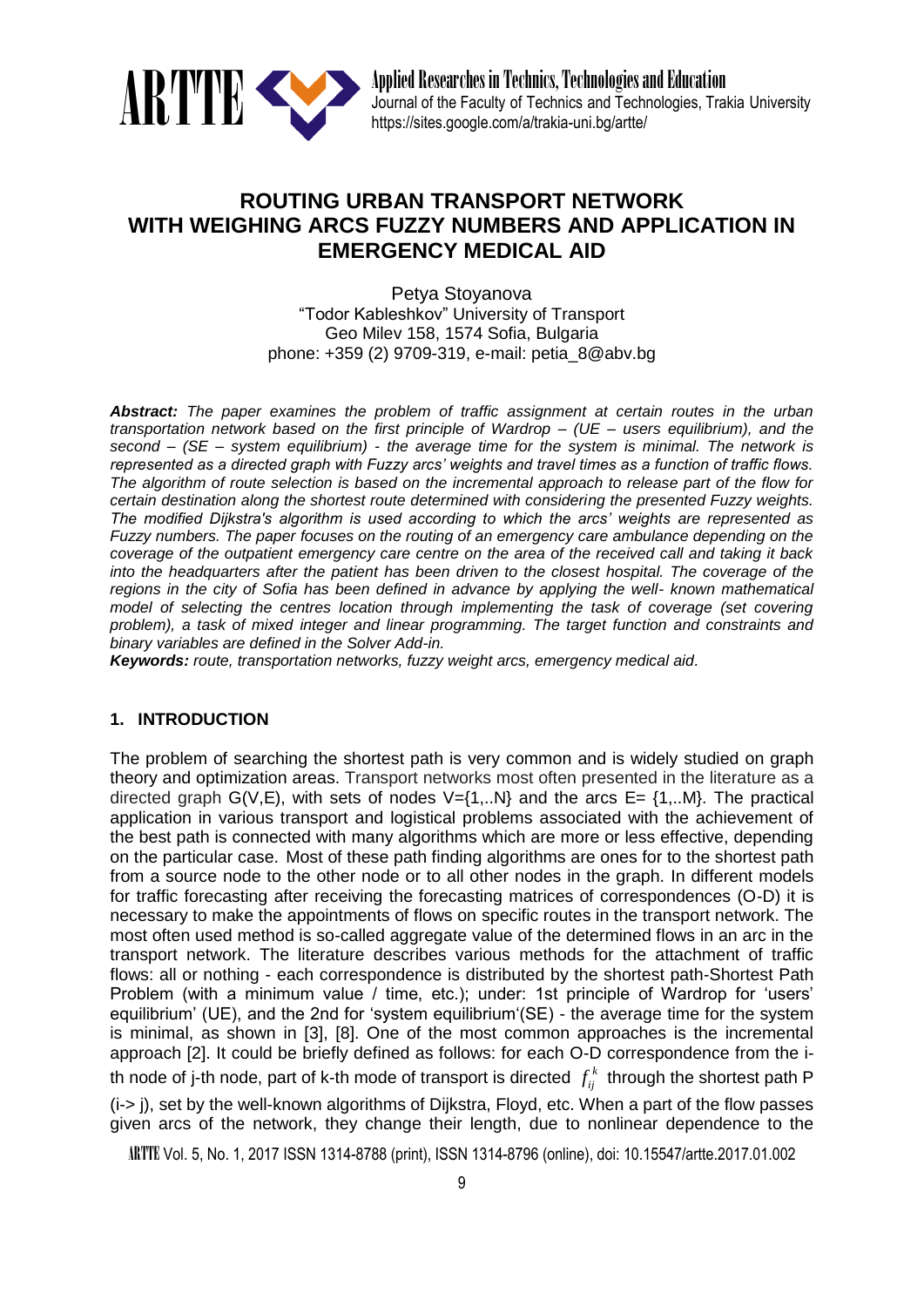

ARTTE Applied Researches in Technics, Technologies and Education<br>
Journal of the Faculty of Technics and Technologies, Tra<br>
https://sites.google.com/a/trakia-uni.bo/artte/ Journal of the Faculty of Technics and Technologies, Trakia University https://sites.google.com/a/trakia-uni.bg/artte/

"length". During the next iteration of the other correspondence (z, l) it is passed on new part  $\Delta f_{\rm d}^k$  through the shortest path. All O-D correspondences are carried out by adjusting the values of all the arcs of the Shortest path. Shortest-Path Problems play an important role for the attachment of matrices of correspondences in routing in urban transportation networks.

## **2. METHODS**

For realization of the problem with the inclusion of the evaluation of uncertainties in algorithms for finding the shortest path between two or between all the nodes - length of the arc of the network may represent the time or costs that are variable (non- deterministic). In literature there are different approaches to accounting for variability: interval estimation [1] and fuzzy numbers. The fuzzy sets theory was introduced by Zadeh [13]. This is a method for modeling the type of of instability associated with ambiguity. In this paper is used proposed in [5] modification of Dijkstra's algorithm, as permanent marks of each vertex (the shortest distance from vertex source) also fuzzy numbers.

Despite the intensive development of the theory of fuzzy sets. There is no single formula formulation of the problem [13],[5],[11],[6], due to various assumptions, aims and forms of fuzzy numbers. In this paper an approach is used for finding the shortest path from s to all other nodes of the graph, similar to that in [13].

This paper is examined improvement of the incremental approach in [7] and [8], , as is examined uncertainty in the inclusion of deterministic assessments to determine the shortest routes.

## **3. DEFINITIONS AND METHODS**

Two approaches to distribution (appointing of routes) matrix conversations with deterministic evaluate the function of the cost depending on the flows in each arc are presented.

By following the exhibition in [7], the transport network is presented as Connected graph G (V,E), comprising a set V of vertices, and a set E of arcs (sections of the road network), with N nodes and M oriented arcs. At a matrix of correspondences (O-D matrix) Т with elements of traffic Tij. The task is reduced to correspondents, where unit of flow passing through arcs (sections) in network of minimal cost.

The target function:

$$
Z = \sum_{k=1}^{M} f_k c_k \left( f_k \right) \Rightarrow \min \tag{1}
$$

where  $f_k$  It is summary flow of correspondences, passing through the arc k, and  $c_k(f_k)$  the cost (time) for passing the one unit flow through arc k.

When not take into account the index k, for each arc can be used as known function BPR;

$$
c(f) = t(f) = t_0 \left\{ 1 + \alpha \left( \frac{f}{u} \right)^{\beta} \right\}, \quad \alpha = 0.2 \quad \beta = 4 ; \tag{2}
$$

 $t_{0}$  - time travel at speeds of free movement;  $u$  - a throughput of the arc.

At fixed cost  $c_k(f_k) = const$ , the problem is solved by known methods of linear programming. Generally, cost  $c_k$  nonlinear depend on the volume of flow in the arc  $f_k$ , which is the task of nonlinear programming. Staging of the problem in [6] e as follows: a is the initial state of the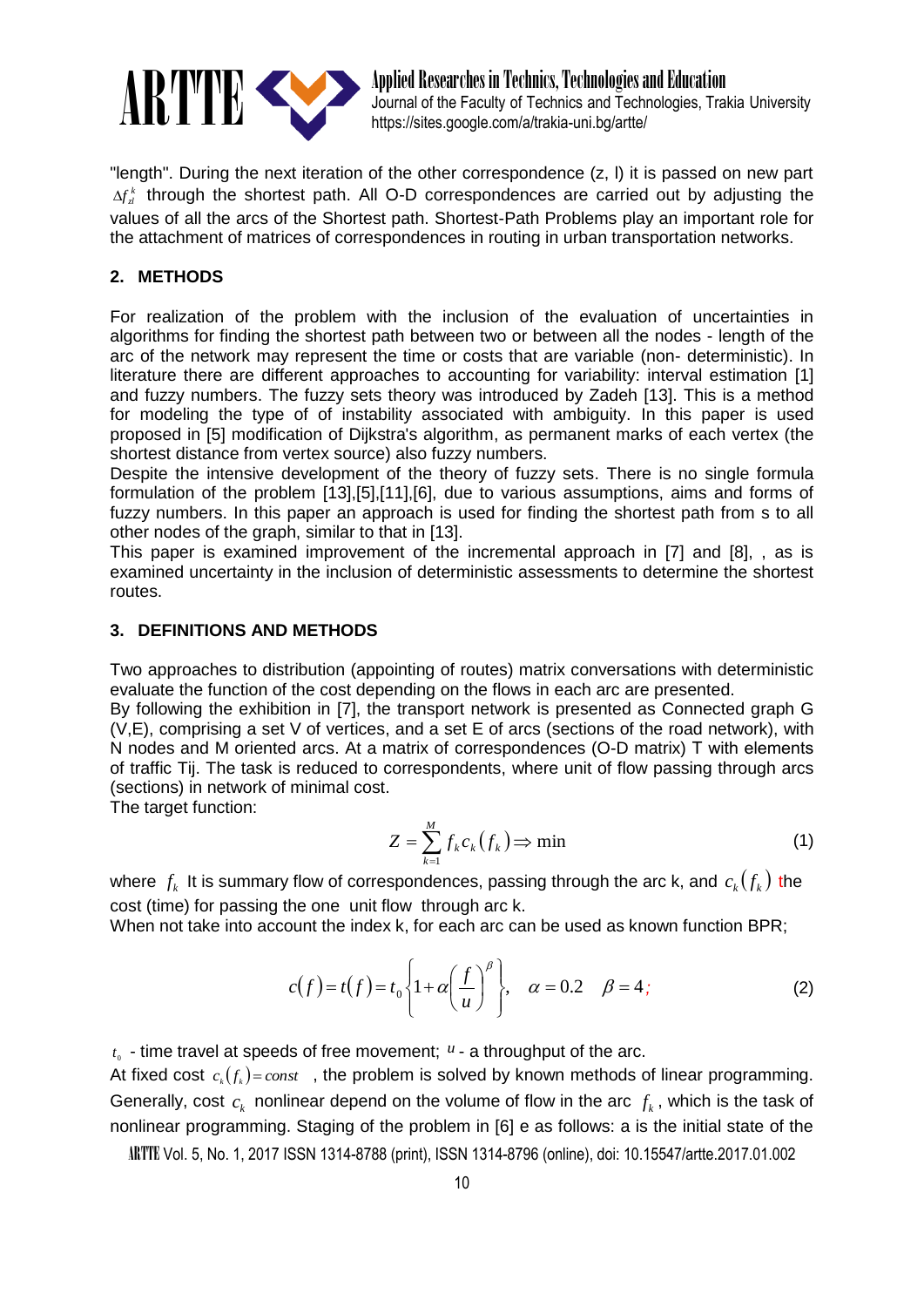

Applied Researches in Technics, Technologies and Education Journal of the Faculty of Technics and Technologies, Trakia University https://sites.google.com/a/trakia-uni.bg/artte/

system, i.e. the elements of the graph accumulate distributable flows  $\ f^{(0)}$  $f^{(0)}_{k}$  . Calculate values (times) -  $c_k(f^{(0)})$  $c_k(f_k^{(0)})$  and are defined in arcs  $e_k \in E$  of the network G(V,E). Found are the shortest routes for all correspondence and recorded in separate massifs. In certain step is passing on part of the correspondence on the shortest path, calculated increase of arc's flow of the path, recalculated costs for the next iteration  $\,c_k\bigl(\smash{f^{(1)}_\iota}\bigl)$  and again entered in graph of the network. Again find the shortest routes and for each iteration is recalculated Tij, while not be distributed all O-D matrix.

A similar algorithm in [8], the network is "loaded", alternately in small steps and after each step "recalculated" values the shortest path from a vertex (O) to a vertex (D), and many other approaches have been presented in [8].The basis of the both described algorithms repeate application of algorithm for finding the shortest path from a source node to the other nodes is or to all other nodes in the graph. This is a classical algorithm of insertion of "label" of Dijkstra, at given values determined length (time, cost) of arcs in graph G (V, E).

Therefore, one of the variants to be examined the shortest path problem with not deterministic "length" is a modification of the algorithm of Dijkstra, or to use known algorithms for finding k- shortest paths [12], [3] with the inclusion of an uncertainty

In the next paragraph will be present an approach to solve the shortest paths problem, with lengths of arcs in the graph - fuzzy numbers, which is described in [11]. It will be considered only triangular fuzzy numbers (a, b, c). The modified Dijkstra's algorithm with arc lengths fuzzy numbers and are used example data by emergency medical aid in Sofia.

# **3.1. Triangular Fuzzy Number**

Given is an Acyclic directed graph Figure 1. Triangular fuzzy number A Figure 2, which can be of value (a,b,c) is defined by membership function which assigns to each object a grade of membership ranging between zero and one for a given value (x) to a fuzzy set  $\mu A(x)$ . This is illustrated in the formula (3). In the general case - a–min, b–mode, c–max.



 $\mu_A(x)$ 

Figure 1. Acyclic directed graph Figure. Figure. 2. Membership function

# **3.2. Fuzzy Shortest Path Length Algorithm [11]**

Step 1: All the possible paths Lengths Li from i=1, 2 ...n where  $L_i = (a_i, b_i, c_i)$ .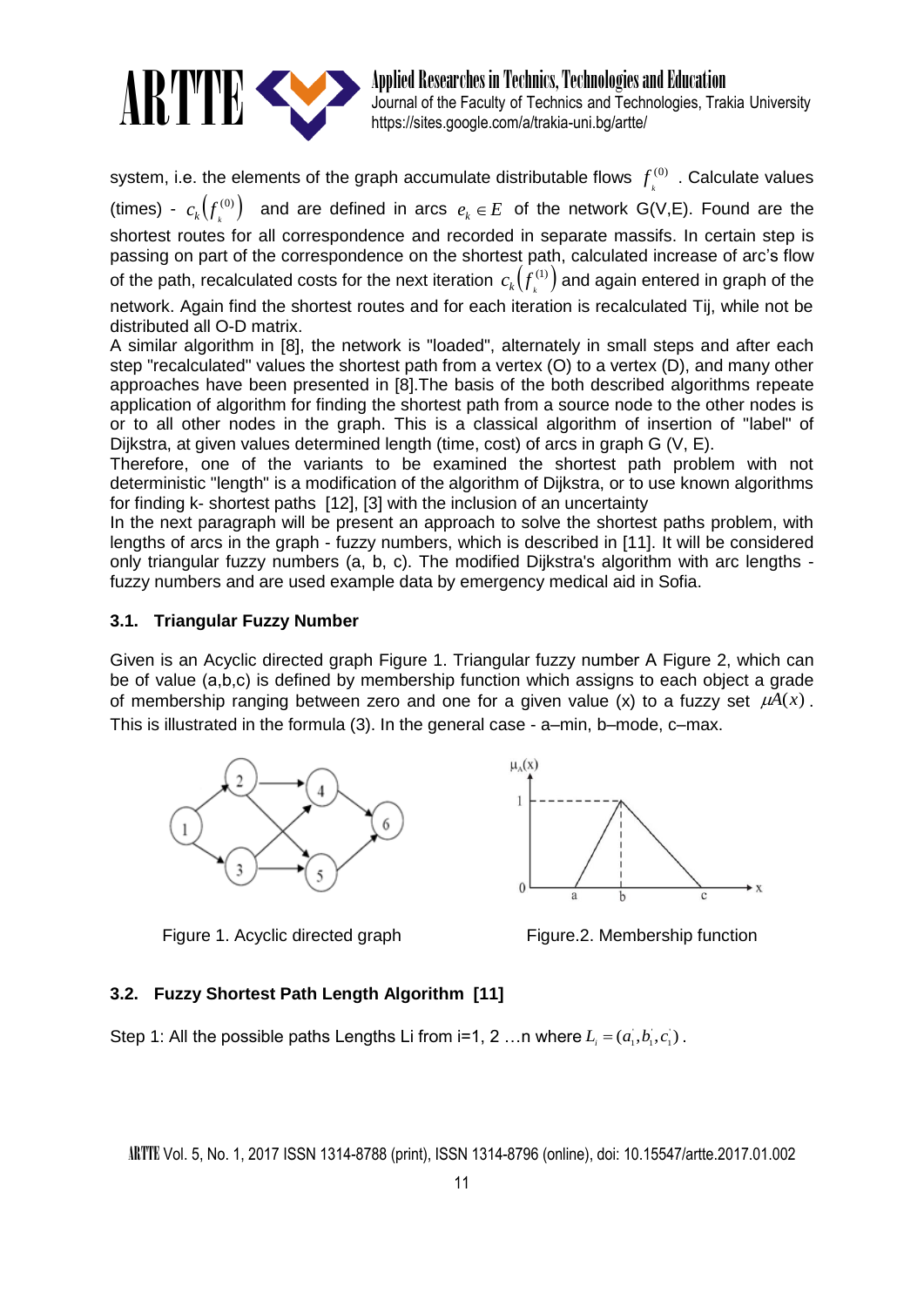

ARTTE APPLICE Applied Researches in Technics, Technologies and Education<br>buttos://sites.google.com/a/trakia-uni.bo/artte/ Journal of the Faculty of Technics and Technologies, Trakia University https://sites.google.com/a/trakia-uni.bg/artte/

$$
\mu A(x) = \begin{cases}\n(x-a) / (x-b) , a \le x \le b \\
(c-x) / (c-b) , b \le x \le c \\
0 , otherwise\n\end{cases}
$$
\n(3)

Step 2: Initialize  $L \min = (a,b,c)$  =  $L_{\!\scriptscriptstyle 1}(a_{\!\scriptscriptstyle 1}^{\scriptscriptstyle 1},b_{\!\scriptscriptstyle 1}^{\scriptscriptstyle 1},c_{\!\scriptscriptstyle 1}^{\scriptscriptstyle 1})$  . Step 3: Initialize i=2. Step 4:

$$
b = \begin{cases} b; & \text{and} \quad b \le a_i \\ \frac{(b * b_i) - (a * a_i)}{(b + b_1) - (a + a_1)}; & \text{and} \quad b > a_i \\ a = \min(a, a_i); & c = \min(c, b_i); \end{cases} \tag{4}
$$

Step 5: Set  $L$  min =  $(a,b,c)$  as calculated in Step 4.

Step 6:  $i = i + 1$ .

Step 7: If  $i < n+1$ , go to in Step 4.

Similarly is defined in fuzzy number B, which can be of value  $(a2,b2,c2)$  real numbers. Then the fuzzy sum of these two is:  $A + B = (a1 + a2, b1 + b2, c1 + c2)$ .

Fuzzy shortest path length algorithm is ilusreded with the example of graph G(V,E) from Figure 1 with fuzzy numbers of arcs from Table 2.

# **4. RESULTS**

The cars of emergency medical aid with special regime of movement under the Law on Road Traffic enjoyed advantage on the road. Practically ambulances pass crossroads included sound and light, when perform signal to a patient with a life-threatening the situation or is transported in a critical state to the hospital. For example, case in which the ambulance is a special regime of movement to the patient with life-threatening the situation i.e. code red (8 min.) by the standards of emergency medical aid. Complying with the location and the number of emergency centers and their coverage area within the specified by standards time framework, where implementing the task of coverage (set covering problem) [9].

After receiving emergency call the ambulance from additional emergency center that cover the region is assigned to service: access to patient location, transportation to the nearest suitable hospital emergency department and return to central emergency center.

Therefore, the length of each of arcs in the urban transportation network has three distances, which are presented as Fuzzy numbers. The objective is to determine the shortest path using a combination of the two described above approachs. The example is presented as each of the node in the transport network corresponds to:

1 - Additional medical center; 2 - Patient; 3 - Patient;

4 - Hospital; 5 - Hospital; 6 - Central Emergency Medical Center.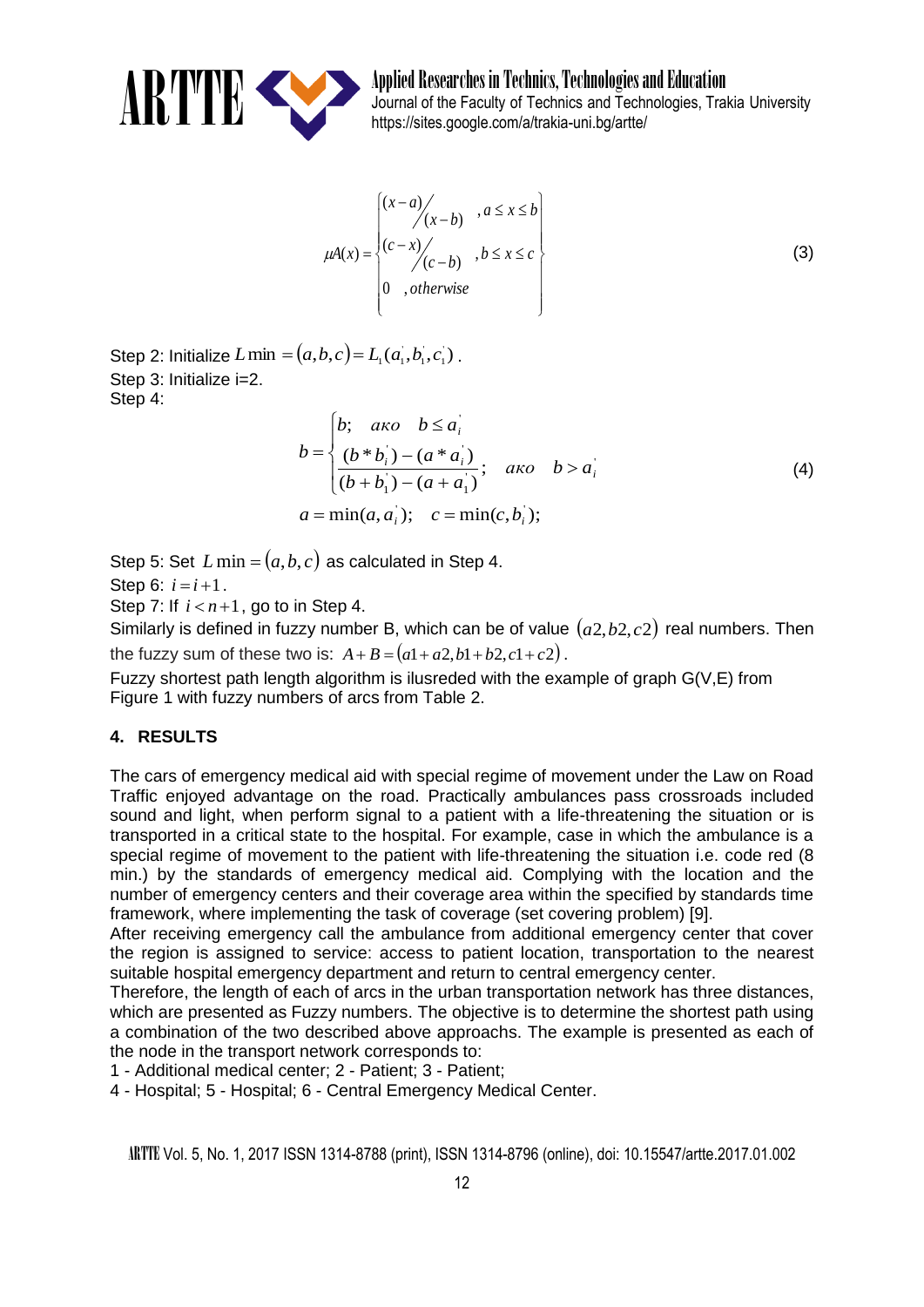

ARTTE Applied Researches in Technics, Technologies and Education<br>
Matthes://sites.google.com/a/trakia-uni bo/artte/ Journal of the Faculty of Technics and Technologies, Trakia University https://sites.google.com/a/trakia-uni.bg/artte/

In Table 1 is shown the location of each of the nodes with geographic coordinates, which are converted decimal numbers. The geographic coordinates are converted to decimal numbers, by using same formula (5) for Latitude and for Longtitude.

$$
1^{\circ} + \frac{1'}{60} + \frac{1''}{3600} = \text{decimal number};
$$
 (5)

In Table 2 are presented each arcs between the vertex and their lengths with values in the general case - a–min, b–mode, c–max.

|  |  | Table 1. Coordinates |
|--|--|----------------------|
|--|--|----------------------|

| Vertex         | Latitude  | Longtitude |  |
|----------------|-----------|------------|--|
|                | 42,670092 | 23,347919  |  |
| $\overline{2}$ | 42,679397 | 23,381289  |  |
| 3              | 42,648317 | 23,401267  |  |
| 4              | 42,658847 | 23,415283  |  |
| 5              | 42,660164 | 23,371992  |  |
|                | 42.70446  | 23.332764  |  |

Table 2. Legth of arcs

| Arc $(i, j)$   |   | Length Lij |     |     |
|----------------|---|------------|-----|-----|
|                |   | a          | b   | с   |
|                | 2 | 4,3        | 4,6 | 6,2 |
|                | 3 | 7,7        | 8,4 | 8,5 |
| $\overline{2}$ | 4 | 2,5        | 2,7 | 3,9 |
| 2              | 5 | 3,7        | 4,4 | 5,1 |
| 3              | 4 | 5          | 5.8 | 7.4 |
| 3              | 5 | 4,5        | 4,9 | 5,2 |
| 4              | 6 | 6,2        | 6,4 | 7,5 |
| 5              | 6 | 6,9        | 7,7 | 9,7 |

Step 1: Determined the following 4 possible paths from 1 to 6:

P1:  $1-2-4-6$   $\rightarrow$  L1 =  $(4.3+2.5+6.2, 4.6+2.7+6.4, 6.2+3.9+7.5)$  =  $(13, 13.7, 17.6)$ 

P2: 1-2-4-5-6 -> L2 =  $(14.9, 16.7, 21)$ 

P3: 1-3-4-6 -> L3 = (18.9, 20.6, 23.4)

P4: 1-3-5-6 -> L3 = (19.1, 21, 23.4)

Step 2: Lmin = min (L1,L2, L3<L4) ->L1 = (13,13.7,17.6)

Step  $3: i = 2$ ;

Step 4: Compute (a,b,c):

$$
b = \begin{cases} (16.7 * 13.7) - (14.9 * 13) \\ (16.7 + 13.7) - (14.9 + 13) \end{cases} = 14; b > a_i'
$$
  

$$
a = \min(a, a_i) = \min(13, 14.9) = 13;
$$
  

$$
c = \min(c, b_i) = \min(17.6, 16.7) = 16.7;
$$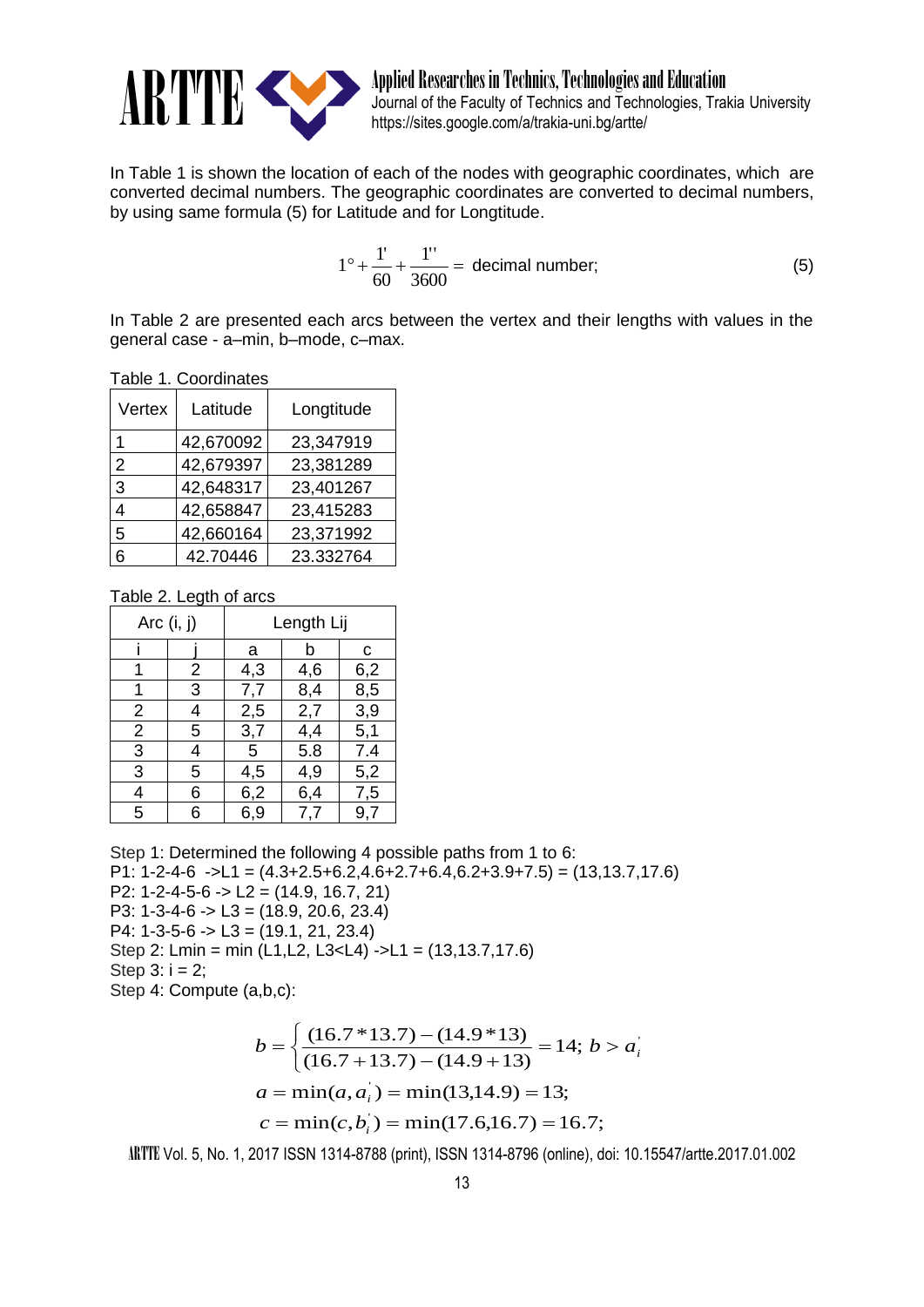

ARTIFINAL Applied Researches in Technics, Technologies and Education<br>burnal of the Faculty of Technics and Technologies, Tra<br>https://sites.google.com/a/trakia.upi.bo/artto/ Journal of the Faculty of Technics and Technologies, Trakia University https://sites.google.com/a/trakia-uni.bg/artte/

 $L2 = (13, 14, 16.7)$ Step 5: Lmin = min  $(L1, L2 < L3)$  -> L2 =  $(13, 14, 16.7)$ Step 6:  $i=3$  ( $i=2+1$ ):

$$
b = \begin{cases} (14 * 20.6) - (13 * 18.9) \\ (14 + 20.6) - (13 + 18.9) \end{cases} = 15.9; \quad b > a_i
$$
  

$$
a = \min(a, a_i) = \min(13.18.9) = 13;
$$
  

$$
c = \min(c, b_i) = \min(17.6, 20.6) = 17.6;
$$

 $L3 = (13, 15.9, 17.6)$ Step  $7: i=4$   $(i=3+1):$ 

$$
b = \begin{cases} \frac{(14 \times 21) - (13 \times 19.1)}{(14 + 21) - (13 + 19.1)} = 15.9; & b > a_i \end{cases}
$$
  

$$
a = \min(a, a_i) = \min(13.19.1) = 13;
$$
  

$$
c = \min(c, b_i) = \min(17.6.21) = 17.6;
$$

 $L4 = (13, 15.9, 17.6)$ 

To calculate Step 7 of the algorithm, i.e. to found Euclidean distances between all path lengths and Lmin applying the formula (4). Therefore are calculated Euclidean distance: P1: 1-2-4-6, Li = (13, 13.7, 17.6) and Lmin = (13, 14, 16.7).

(Li, Lmin) = 
$$
\sqrt{(13-13)^2 + (13.7-14)^2 + (17.6-16.7)^2} = 0.96
$$
 (6)

Step  $8:$  At  $i = 5$ . The procedure stops.

And finally the fuzzy shortest path length  $Lmin = (13, 14, 16.7)$  is calculated. The detail about calculate the shortest path is shown in paragraph 4.1.

#### **4.1. An Algorithm for Searching the Shortest Path**

We aim at determining the fuzzy shortest length Lmin and the shortest path needed to traverse from source to destination. By combining the fuzzy shortest length method with similarity measure, the new algorithm is as follows in Table 3.

The next step, we compute the similarity degree  $S(Lmin, Li)$  between Lmin, and Li for  $i =$ 1,2,3 by means of similarity measure:

$$
S(A,B) = \sum_{k=1}^{m} \left[1 - \frac{\lambda(x_k) - B(x_k)}{\lambda} \right]
$$
 (6)

On executing the above algorithm on the example network of Figure 2. The first two steps have been already calculated in section 4.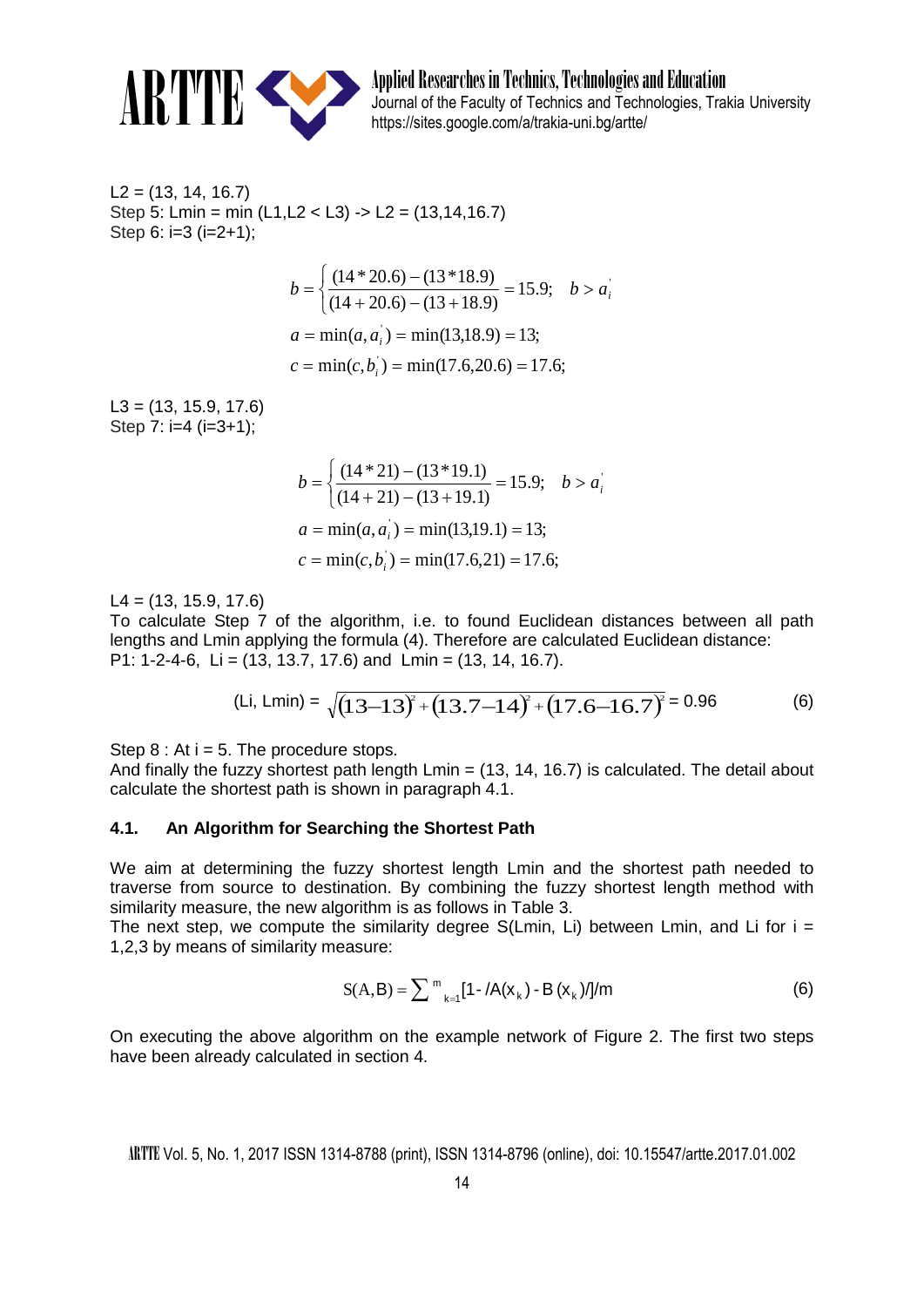

ARTIFINAL Applied Researches in Technics, Technologies and Education<br>Journal of the Faculty of Technics and Technologies, Tra<br>https://sites.geocle.com/a/trakio.upi.ba/ertto/ Journal of the Faculty of Technics and Technologies, Trakia University https://sites.google.com/a/trakia-uni.bg/artte/

Table 3. An algorithm for the fuzzy shortest path

|   | Find out all the possible paths from<br>Source node S to Destination node D<br>and compute the corresponding path lengths<br>Li, $i = 1, 2, \ldots n$ . |
|---|---------------------------------------------------------------------------------------------------------------------------------------------------------|
| 2 | Compute Lmin by using fuzzy shortest<br>path length procedure (Table 1)                                                                                 |
|   | Find the Euclidean distance di for i=1,2n<br>between all the possible path and Lmin                                                                     |
|   | Decide the shortest path with the path<br>having lowest Euclidean distance.                                                                             |

In order to compute the accuracy in similarity degree, we should let a generic element U denoted by  $\mu i = (i = 1, 2, \ldots 10)$ , we will discuss in detail as follows:

From section 4 we have four possible paths lengths in Figure 2 as:

P1 = (13, 13.7, 17.6) P2 = (14.9, 16.7, 21) P3= (18.9, 20.6, 23.4) P4= (19.1, 21, 23.4)

And minimum path length is:

Lmin = (13, 14, 16.7).

Now to compute step 3 of algorithm in Table 3 i.e. to find Euclidean distance between all path lengths and Lmin.

For path 1 length is (13, 13.7, 17.6) and Lmin is (13, 14, 16.7). Therefore calculating Euclidean distance:

d (path 1, Lmin) =  $\sqrt{(13\text{--}13)^2 \cdot (13.7\text{--}14)^2 \cdot (17.6\text{--}16.7)^2} = 0.96$ 

In the similar way after computing the Euclidean distance we get d(path 2, Lmin)= 4.77,  $d$ (path 3, Lmin) = 10.10 and  $d$ (path 4, Lmin) = 10.41.

Next, we want to decide the shortest path by examining the Euclidean distance d between Lmin and di for  $i=1, 2, 3$ . And from the above calculations we can see that path 1 has the least Euclidean distance, and one can choose path 1-2-4-6 as the shortest path.

## **5. CONCLUSION**

In this paper the main objective is shown how given uncertainty is reflected in the shortest path between two nodes. The algorithm for determining them is an important part of the algorithm for distribution of correspondence from the matrix O-D. The application of two known approach presents the concrete routes in real transport network. The method is explained with this an example. Application is made with the help of example data by emergency medical aid in Sofia. This optimization of the lengths of arcs with fuzzy numbers would be useful in life-threatening cases of emergency medical aid. The stages are realized with choice of service hospital with an emergency room on a criterion the shortest path length.